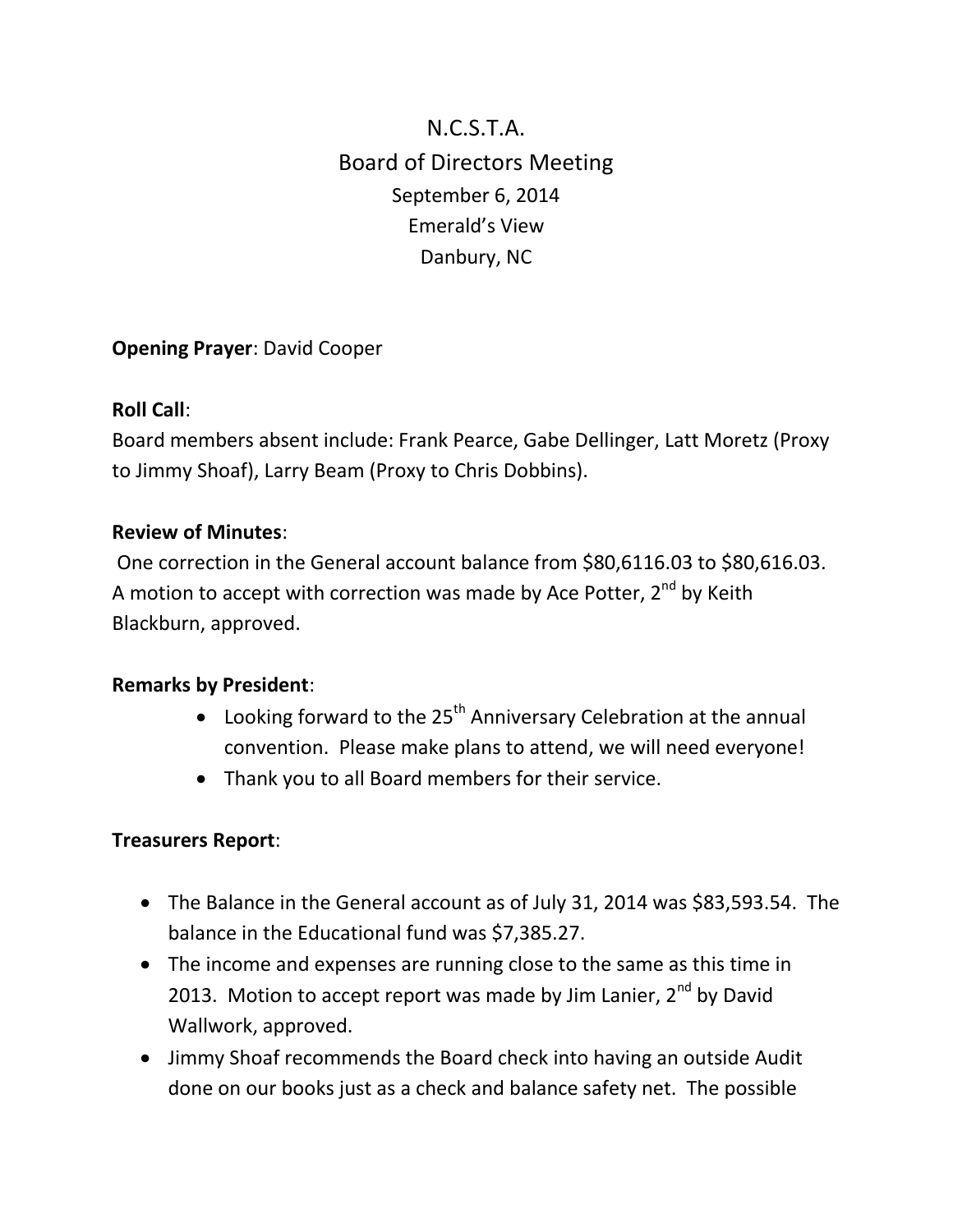costs were discussed. Emerald Enterprise will obtain several quotes and report back to the Executive Board. Keith Blackburn makes this into a motion with a maximum amount to be spend as \$3,000.00 without further Board approval if it exceeds that amount, the entire Board will need to revote, 2<sup>nd</sup> by Ace Potter, approved.

# **Administrator Update**:

- Thank you notes from all Scholarship recipients have been received.
- Regional classes are going great. The big class in Greensboro is yet to come. We have had good venues this year.
- Website update: Board reviewed several design options via projector and screen. Board wants Logo prominent, clean and easy to see and navigate. Board votes for Version # 6, tabs version.
- Associations new email address: [ncseptictank@gmail.com](mailto:ncseptictank@gmail.com)
- 2015 Convention. We need Vendors!! Please talk to anyone you think would make a good Vendor, think outside the box!  $A$  10' x 10' space is \$450.00.
- Emerald Enterprise will email vendor registration forms to the Board.
- $\bullet$  25<sup>th</sup> Anniversary give-away. Board had wanted Duffle bags with Logo. Several options were seen and one was Chosen at the price of \$8.35/each.
- Class topics discussed.
- Vendor/Speaker Dinner discussed. Board votes to keep it at Iron Thunder.
- 50/50 Raffle prizes discussed. Big Screen TV, A Tablet, etc.
- Camera give away again at the opening class.
- Should we move Annual Business meeting to Wednesday evening so that more may attend? We lose a lot of members who do not need to stay for Friday's Land Application Classes. Motion made by Keith Blackburn to move meeting to Wednesday Evening, 2<sup>nd</sup> by Chris Dobbins, approved. We will serve light refreshments.
- Alive at 5 will stay the same format, Thursday afternoon after classes end.
- Board Meeting and Dinner will be Tuesday Evening, location TBA.